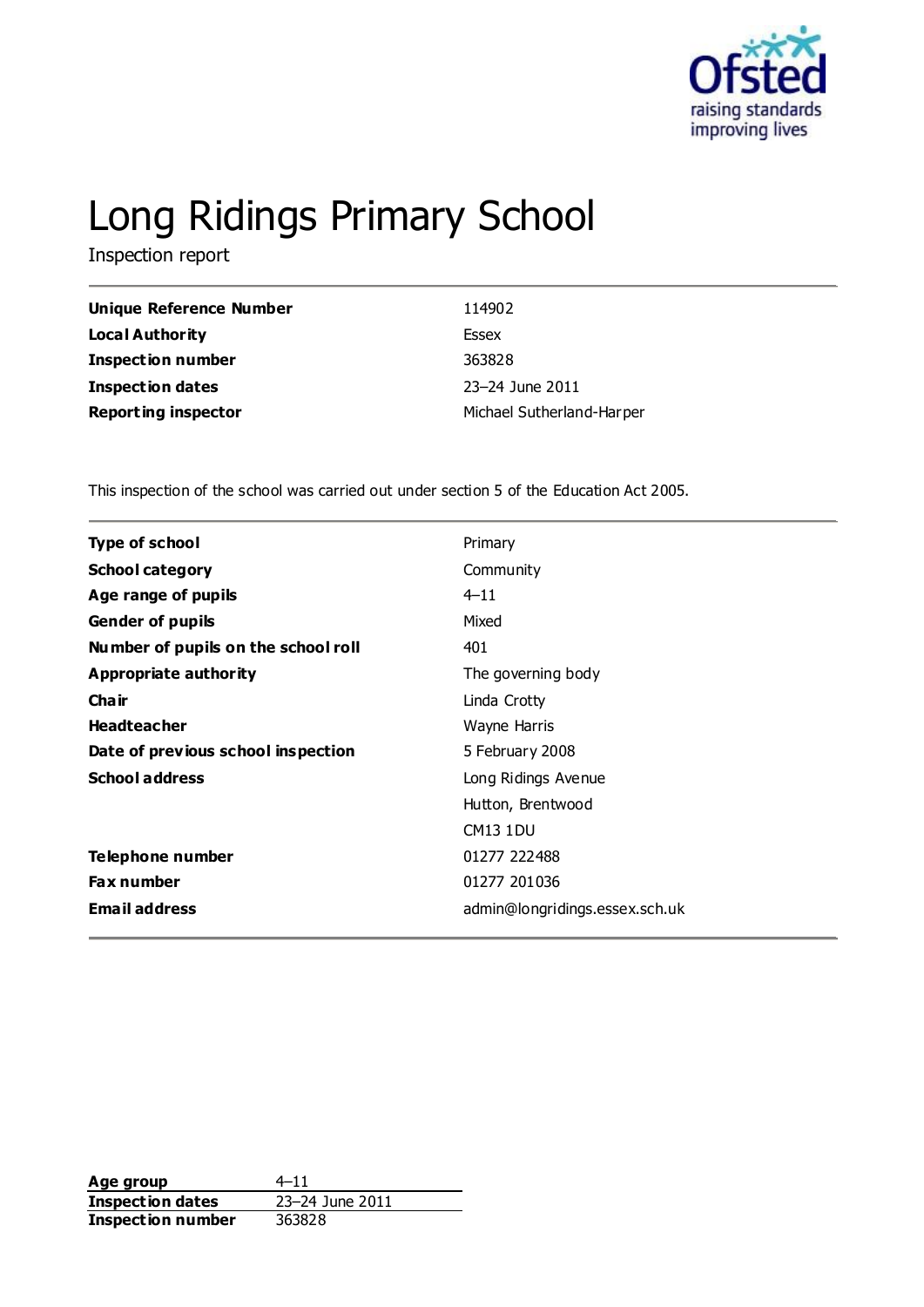The Office for Standards in Education, Children's Services and Skills (Ofsted) regulates and inspects to achieve excellence in the care of children and young people, and in education and skills for learners of all ages. It regulates and inspects childcare and children's social care, and inspects the Children and Family Court Advisory Support Service (Cafcass), schools, colleges, initial teacher training, work-based learning and skills training, adult and community learning, and education and training in prisons and other secure establishments. It assesses council children's services, and inspects services for looked after children, safeguarding and child protection.

Further copies of this report are obtainable from the school. Under the Education Act 2005, the school must provide a copy of this report free of charge to certain categories of people. A charge not exceeding the full cost of reproduction may be made for any other copies supplied.

If you would like a copy of this document in a different format, such as large print or Braille, please telephone 0300 123 4234, or email **[enquiries@ofsted.gov.uk](mailto:enquiries@ofsted.gov.uk)**.

You may copy all or parts of this document for non-commercial educational purposes, as long as you give details of the source and date of publication and do not alter the documentation in any way.

To receive regular email alerts about new publications, including survey reports and school inspection reports, please visit our website and go to 'Subscribe'.

Royal Exchange Buildings St Ann's Square Manchester M2 7LA T: 0300 123 4234 Textphone: 0161 618 8524 E: **[enquiries@ofsted.gov.uk](mailto:enquiries@ofsted.gov.uk)**

W: **[www.ofsted.gov.uk](http://www.ofsted.gov.uk/)**

© Crown copyright 2011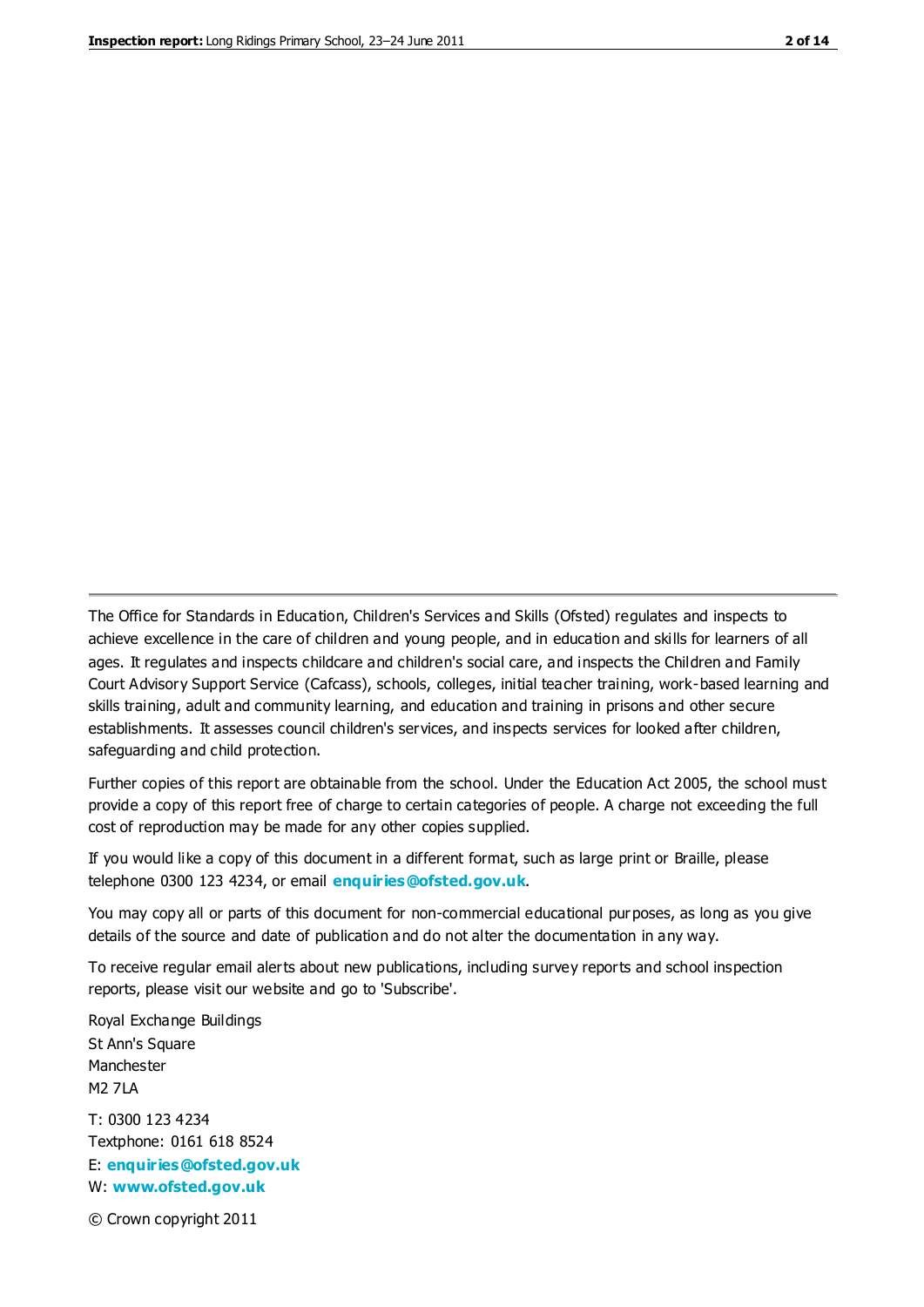## **Introduction**

This inspection was carried out by four additional inspectors. The inspection team observed 22 lessons taught by 16 teachers and held meetings with governors, staff and pupils. Inspectors observed the school's work, and looked at pupils' books, the school's development plan, assessment data, monitoring and evaluation records, arrangements for safeguarding, and policies and procedures. In addition to replies from pupil and staff questionnaires, questionnaires from 214 parents and carers were received and analysed.

The inspection team reviewed many aspects of the school's work. It looked in detail at a number of key areas.

- $\blacksquare$  How well are pupils doing in writing, especially boys, pupils with special educational needs and/or disabilities and the gifted and talented?
- How effectively are improvements in teaching and assessment procedures, and the developing curriculum contributing to progress and achievement across the school?
- How well has the school promoted development of pupils' spiritual, moral, social and cultural understanding?
- How effectively do governors and middle managers contribute to the process of improvement?

## **Information about the school**

Long Ridings Primary School is a larger-than-average-size primary school. The large majority of pupils are from White British backgrounds with a small number from minority ethnic groups. Very few of these pupils speak English as an additional language. The proportions of pupils known to be eligible for free school meals and those who have special educational needs and/or disabilities are below the national average. The proportion of pupils with a statement of special educational needs is just above the national average. There is an independently-run breakfast club on site. The school has gained the Primary Quality Mark, Healthy Schools and International Schools Awards.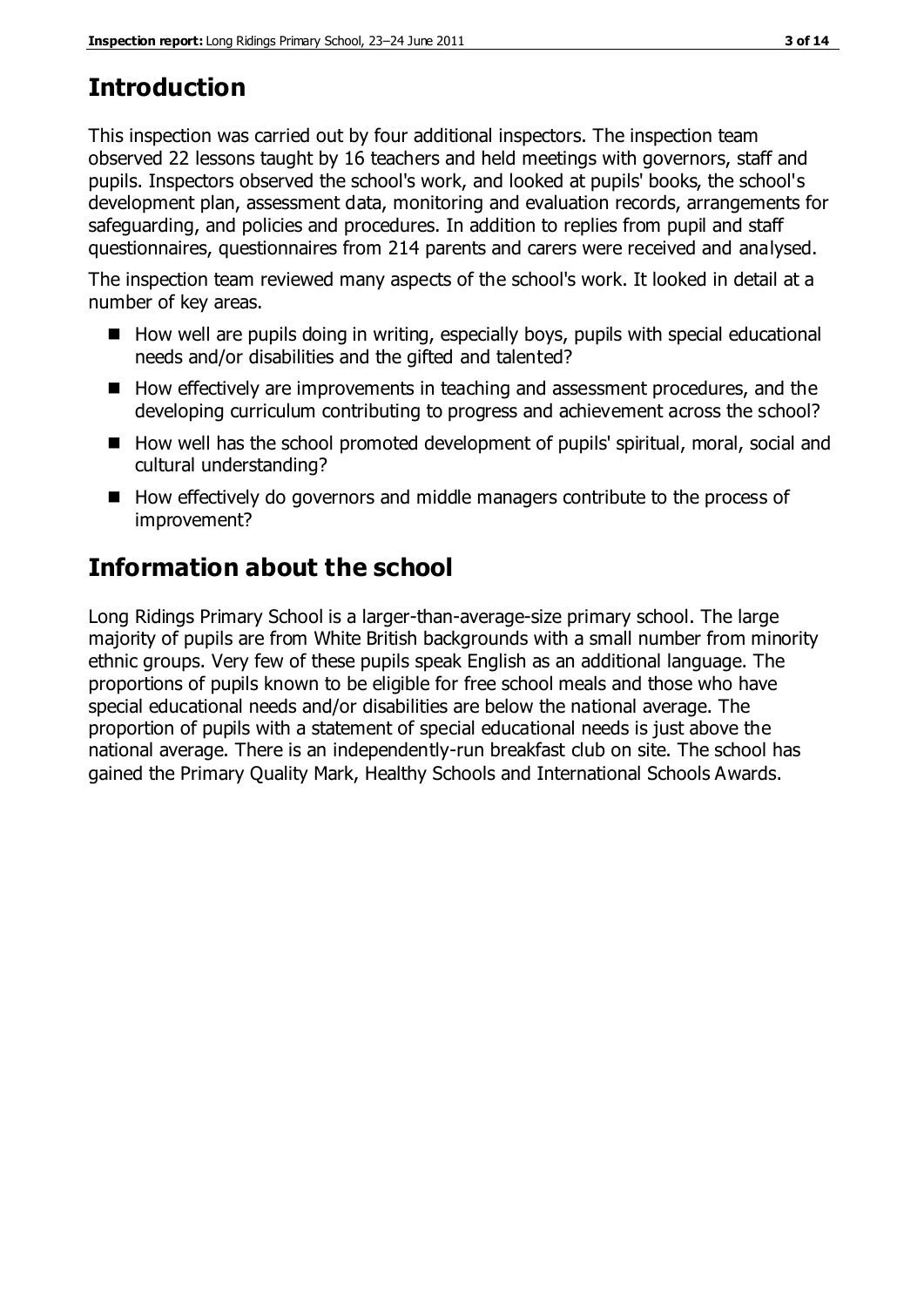## **Inspection judgements**

| Overall effectiveness: how good is the school? |  |  |
|------------------------------------------------|--|--|
|------------------------------------------------|--|--|

#### **The school's capacity for sustained improvement 2**

#### **Main findings**

The school provides a good quality of education. One parent summed it up by saying, 'This year has opened up many areas of learning to me and my child and I am delighted with the support and real joy of learning imparted to my child by the teacher.' Pupils make good progress with their learning because teaching is good and the variety of stimulating activities offered by the outstanding curriculum enables them to develop in a host of ways, including extending their spiritual, moral, social and cultural understanding exceptionally well. Pupils make an excellent start in the Early Years Foundation Stage where all aspects of provision are now outstanding. Extremely effective partnership arrangements ensure that good care, guidance and support are in place for all pupils. The development plan put in place by the school has at its heart goals linked to the school initials (LRPS) - learn and discover, respect one another, perform to your best and achieve success. This vision and the drive for improvement are shared by leaders, managers, the governing body and staff who all have opportunities to contribute to ongoing improvements. As a result, the capacity for sustained improvement is good.

Pupils develop personal skills well. They feel safe and healthy in school and have excellent opportunities to develop workplace skills and to contribute to the school and local community because their curriculum is closely linked to real-life situations.

The school is an inclusive community where each pupil is regarded as an individual and extra support is put in place to ensure that all groups, including the gifted and talented and those with special educational needs and/or disabilities flourish. Hence, the school promotes equality of opportunity well. Attendance is good.

Attainment levels are high by the end of Years 2 and 6. Pupils' progress and achievement are good in all areas of the school. Attainment on entry is in line with national expectations. Pupils leave each key stage with attainment that is higher than the one before. Any remaining gaps are rapidly closing because the school's tracking and monitoring systems allow it to accurately identify any areas of underperformance and to quickly take action. As a result, standards in writing for all pupils have risen dramatically. For example, boys' writing is now similar in quality to that produced by girls.

Teaching is good but sharing of best practice in order to ensure continued improvement is at an early stage. Lesson objectives are clear. Assessment procedures are good but planning does not always match activities to the abilities of all individuals to enhance progress rates. Marking is of good quality. Pupils have some opportunities to judge how well they are doing but this is not a frequent enough feature of the school's work. In addition, pupils' opinions about how to best improve their work are not always a part of discussion with adults. This sometimes leads to a feeling that their views are not important.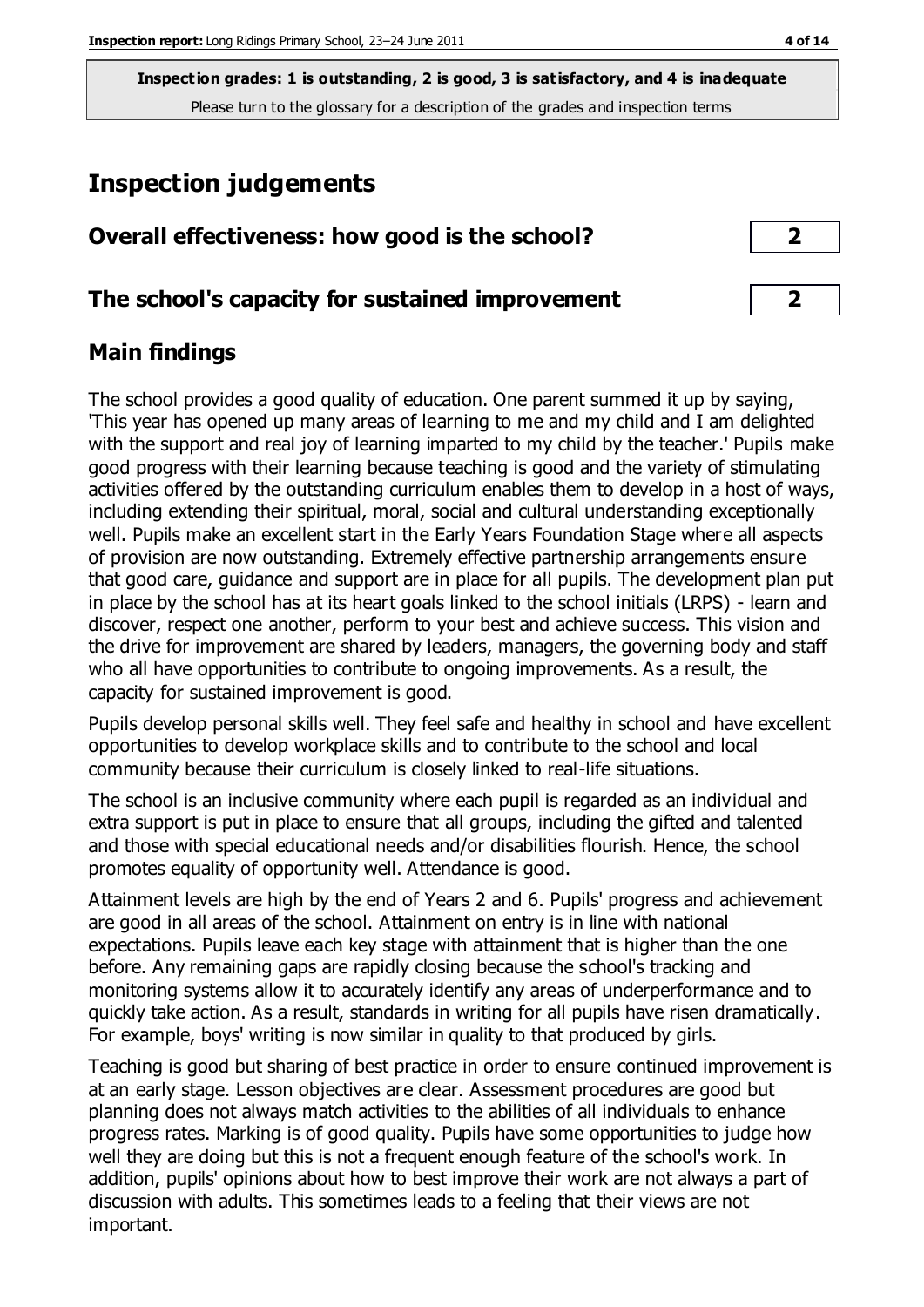Leaders and managers at all levels, including the governing body and middle managers, have accurately evaluated the school's strengths and areas for further development. Their pursuit of excellence in provision is relentless. Increased rates of attainment since the last inspection derive from clear expectations at all levels, rigorous monitoring and close analysis of data. Safeguarding arrangements are good. Close links with parents and carers are part of the school's good awareness of how it fits into the local, national and global communities.

## **What does the school need to do to improve further?**

- $\blacksquare$  Raise the quality of teaching by:
	- sharing of best practice across the school
	- ensuring consistency of assessment practices so that planning best matches activities to abilities.
- Raise the quality of learning by:
	- offering consistent opportunities for pupils to judge their own success
	- $-$  enabling pupils to make decisions about how to improve as a result.

#### **Outcomes for individuals and groups of pupils 1**

Achievement and enjoyment of learning are good for all groups of pupils, including those with English as an additional language and pupils from minority ethnic groups. They are well engaged in lessons because behaviour is outstanding and expectations that it will be so are clear and consistent on the part of both adults and pupils. In the best lessons, a careful match of pace, challenge, support and resources ensures that progress for all groups, including the gifted and talented and those with special educational needs and/or disabilities, is rapid. In an outstanding Year 5 lesson in English on constructing a newspaper report, pupils were able to assess the quality of their initial efforts, identify areas for improvement and plan the next steps. As a result, boys were especially eager to get on with their written efforts. Such increased opportunities for pupils to identify for themselves where they are in their work and what they can do next to improve are at an early stage of development across the school. In all lessons, pupils get on well with each other and encourage each other's efforts. Ongoing and focused support is provided by adults who work closely with groups of pupils.

Pupils are proud of their school and keen to share its successes with visitors. Safety is given a very high priority. The very large majority of pupils feel safe and can identify someone to approach with problems. Parents and carers are almost unanimous in feeling that their children are kept safe whilst in school. Pupils are eager supporters of healthy lifestyles. A wide variety of extra-curricular clubs and activities help to keep them in good health. Pupils contribute exceptionally well to the school community and take responsibility in many areas, including both play and environmental matters. They have a strong role in making decisions, such as when they set up a cyber cafe for local residents. Opportunities to extend workplace skills are outstanding because pupils' basic skills, especially information and communication technology (ICT), are highly and continually developed. Learning is increasingly linked to real life situations. An enterprise activity in Year 4 led to the group making twelve times their original sum of fifty pounds.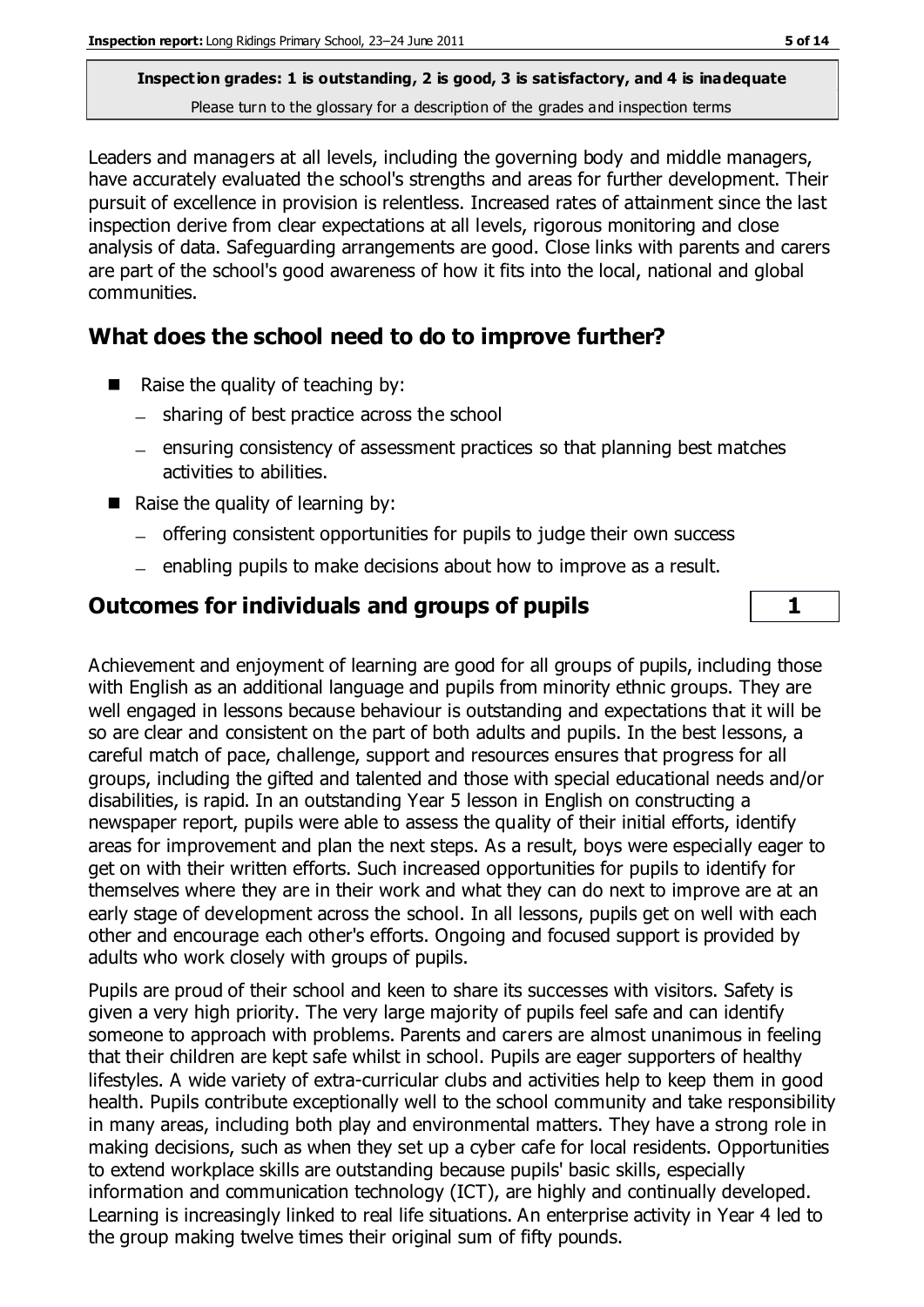## **Inspection grades: 1 is outstanding, 2 is good, 3 is satisfactory, and 4 is inadequate**

Please turn to the glossary for a description of the grades and inspection terms

The school works constantly to ensure that attendance is above average. The engaging curriculum helps to ensure that pupils are eager to attend so as not to miss anything. Social, moral, spiritual and cultural outcomes are outstanding with high quality recognised in cultural links through the International Schools Award. Pupils show respect and consideration towards each other at all times. They reflect on their experiences and have a very good understanding of a wide range of beliefs and cultures. This understanding is enhanced by creative and imaginative displays and growing links with different communities. Music and art are of a very high standard. Pupils have excellent perceptions of right and wrong and know that responsibilities come with rights. Pupils mix well together; older pupils work well with younger ones on joint projects such as making and sharing books.

| Pupils' achievement and the extent to which they enjoy their learning                                                     | $\overline{2}$ |
|---------------------------------------------------------------------------------------------------------------------------|----------------|
| Taking into account:<br>Pupils' attainment <sup>1</sup>                                                                   |                |
| The quality of pupils' learning and their progress                                                                        | $\mathcal{P}$  |
| The quality of learning for pupils with special educational needs and/or disabilities<br>and their progress               | $\mathcal{P}$  |
| The extent to which pupils feel safe                                                                                      | 1              |
| Pupils' behaviour                                                                                                         | 1              |
| The extent to which pupils adopt healthy lifestyles                                                                       | 1              |
| The extent to which pupils contribute to the school and wider community                                                   | 1              |
| The extent to which pupils develop workplace and other skills that will contribute to<br>their future economic well-being | ъ              |
| Taking into account:<br>Pupils' attendance <sup>1</sup>                                                                   | $\mathcal{P}$  |
| The extent of pupils' spiritual, moral, social and cultural development                                                   | 1              |

These are the grades for pupils' outcomes

<sup>1</sup> The grades for attainment and attendance are: 1 is high; 2 is above average; 3 is broadly average; and 4 is low

#### **How effective is the provision?**

Good teacher subject knowledge and clear expectations ensure that pupils are well motivated and engaged in lessons. Learning support assistants are well-used, especially to support pupils with special educational needs and/or disabilities. In an outstanding Year 6 lesson in mathematics, the most able made exceptional progress because excellent questioning procedures and activities were constantly stretching them. Such planning to add extra challenge following assessment does not yet consistently ensure that activities match ability levels in all lessons. Strengths in assessment procedures, which are generally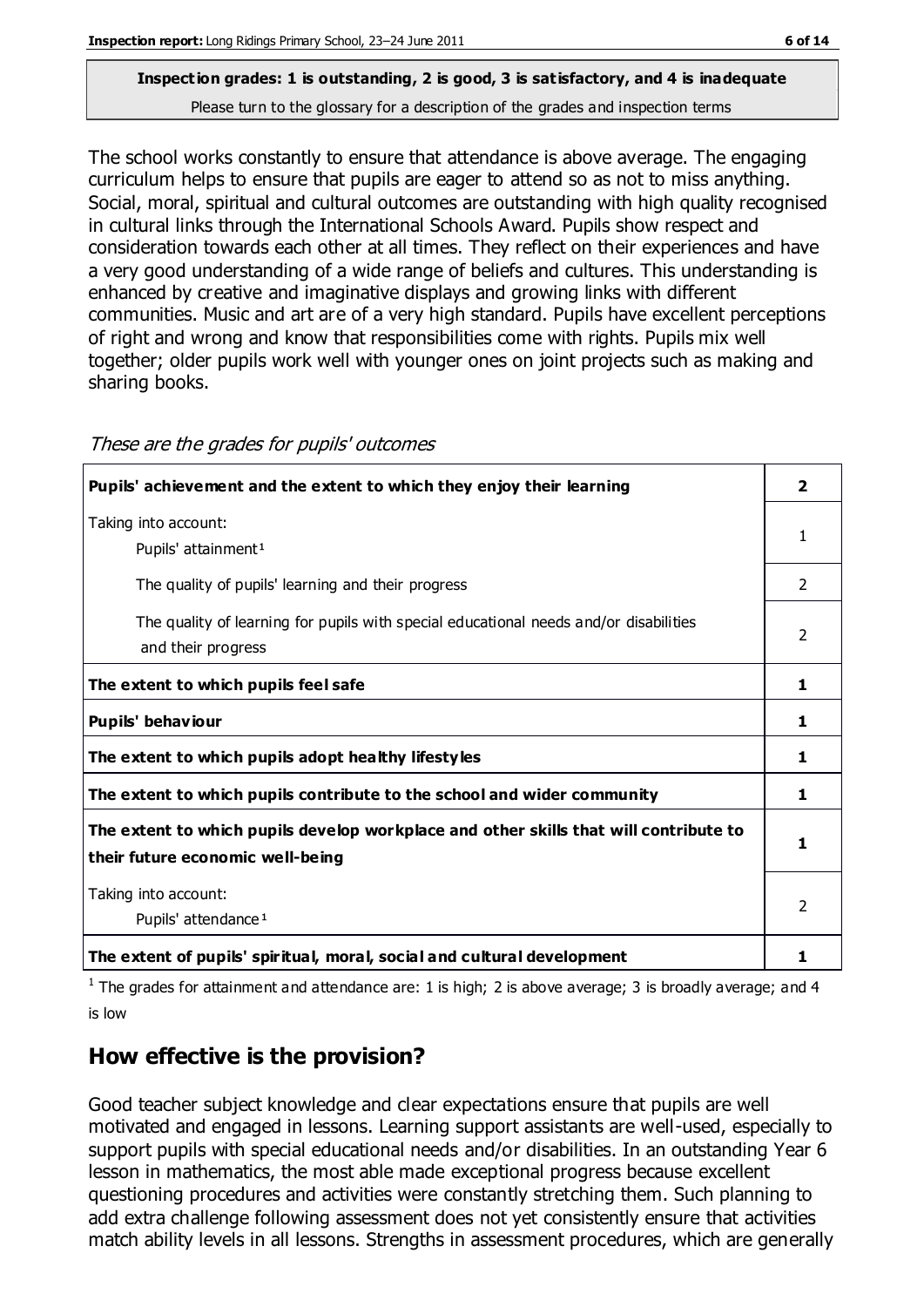good, include effective use of marking to drive forward improvement and peer and selfevaluation. However, pupils do not always have opportunities to identify how their personal strengths can be used to take their learning forward.

The excellent curriculum is helping to drive improvement strongly forward. In literacy lessons, the great strength of cross-curricular links is exemplified by projects involving history, literacy and very good use of ICT. Such approaches have been highly successful in engaging boys and the gifted and talented with writing and in providing a variety of approaches for work with those having special educational needs and/or disabilities. The outdoor curriculum, including very strong physical education provision, interconnects very well with what is going on in school. Excellent enrichment, covering almost every interest imaginable, helps ensure that pupils emerge as well rounded individuals.

Care, guidance and support are good. Every pupil is regarded as an individual whose care is at the heart of all the school does. Transition arrangements on entry and exit are very good and carefully planned. Work is also done to ensure that transitions from year-to-year work well. For example, Year 2 pupils and their parents visit the Key Stage 2 block before beginning Year 3. Case studies show that the school is making a real difference to vulnerable pupils. Progress of all groups is carefully tracked and followed up by a wide range of targeted intervention strategies including narrative therapy and counselling.

| The quality of teaching                                                                                    |  |
|------------------------------------------------------------------------------------------------------------|--|
| Taking into account:<br>The use of assessment to support learning                                          |  |
| The extent to which the curriculum meets pupils' needs, including, where relevant,<br>through partnerships |  |
| The effectiveness of care, guidance and support                                                            |  |

These are the grades for the quality of provision

## **How effective are leadership and management?**

Leaders and managers at all levels are united in their shared aim that the school should become an example of the highest standards and best practice. The clear vision espoused by the headteacher and his deputy is shared by the governing body and staff alike. It has been backed up by close monitoring and tracking procedures, strong analysis of data and ongoing training of staff. Accurate self-evaluation has enabled the school to tackle and address the right priorities. Middle managers have increased responsibility across the school so that improvement is not solely dependent on one or two leaders. These members of staff now play an effective role in helping to drive school improvement initiatives. Regular staff meetings and reviews identify pupils and areas requiring additional attention. The school has successfully tackled all areas identified at the last inspection, for example, by an extensive programme for developing pupils' writing skills and ongoing refinement of assessment procedures. High standards are now consistent across the school because the curriculum increasingly challenges both teachers and pupils to give of their best.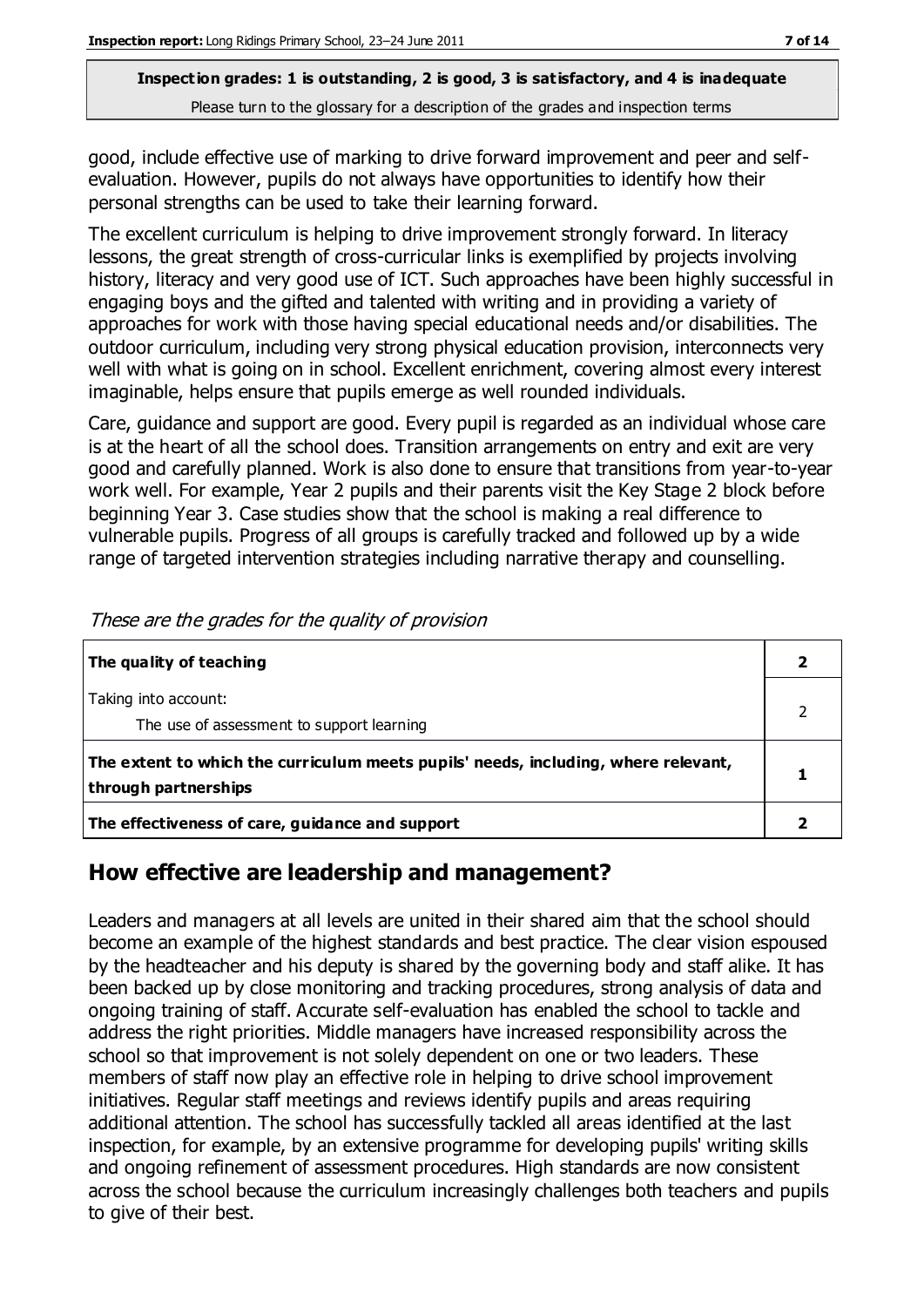The governing body has an ongoing focus on continued school improvement. It has a good understanding of the school because of its close involvement with staff and pupils and knows the priorities for development. Members' increased understanding of performance data enables them to monitor and challenge the school's effectiveness. Good relationships with parents and carers are exemplified by the number of questionnaires returned during the inspection. Excellent partnerships with local schools, businesses and support services are adding to the rate of progress and closing any remaining gaps. Equality of opportunity and elimination of discrimination is at the heart of all the school does. Good safeguarding arrangements include careful documentation with termly review of procedures by the safeguarding governor and governing body.

The school promotes community cohesion well as a result of good planning and review. Links in place with another school in County Durham and with school communities in France and Japan are among features which have led to an International Schools Award. French is taught in school by all teachers, one of whom is a lead Modern Foreign Languages teacher for the local authority. Art and display reflect an interest in the world outside. The school ensures good value for money by making strong use of its resources to meet pupil needs, provide additional experiences and secure excellent outcomes at all levels.

| The effectiveness of leadership and management in embedding ambition and driving<br>improvement                                                                  | 2              |
|------------------------------------------------------------------------------------------------------------------------------------------------------------------|----------------|
| Taking into account:<br>The leadership and management of teaching and learning                                                                                   | $\mathcal{P}$  |
| The effectiveness of the governing body in challenging and supporting the<br>school so that weaknesses are tackled decisively and statutory responsibilities met | 2              |
| The effectiveness of the school's engagement with parents and carers                                                                                             | $\mathbf{2}$   |
| The effectiveness of partnerships in promoting learning and well-being                                                                                           | 1              |
| The effectiveness with which the school promotes equality of opportunity and tackles<br><b>discrimination</b>                                                    | $\mathbf{2}$   |
| The effectiveness of safeguarding procedures                                                                                                                     | $\mathbf{2}$   |
| The effectiveness with which the school promotes community cohesion                                                                                              | $\overline{2}$ |
| The effectiveness with which the school deploys resources to achieve value for money                                                                             |                |

These are the grades for leadership and management

## **Early Years Foundation Stage**

Children enter the Reception class with the knowledge and skills expected for their age in most areas and just below in communication, language and literacy. They make exceptionally good progress and leave Reception with skills above age expectations for most children and extremely well-developed for some. Children show high levels of concentration and perseverance. Their great enjoyment of all areas of learning and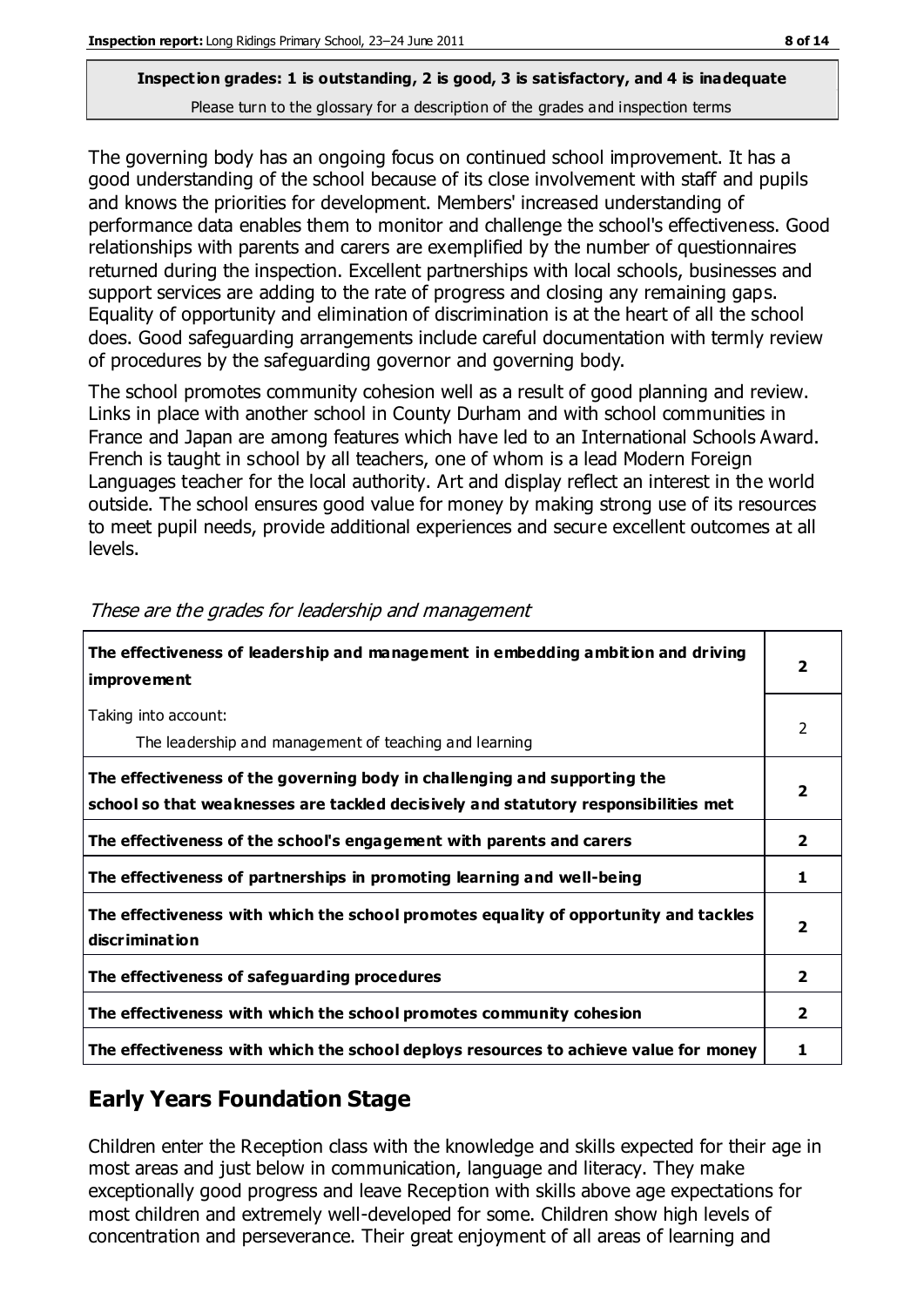eagerness to take them forward is readily apparent. Excellent relationships enable adults to challenge learners, who are expected to be able to fully explain their choices. Children co-operate well and are invariably respectful of each other. They respond quickly to clear expectations of exemplary behaviour at all times.

The inside and outdoor learning environments are highly stimulating. In both areas, focused planning very successfully meets children's individual needs and interests. Children frequently take a lead in planning activities. Adults are highly-skilled practitioners who know the children and their needs exceptionally well. Rigorous assessment procedures, following close analysis of data, push improvement forward at a rapid pace and now involve children in identifying their own next steps. Leadership and management are outstanding. Leaders place a continual emphasis on staff development, undertake close scrutiny of data to plan for improvement and ensure that children's safety and wellbeing are at the heart of all they do. Highly effective routines result from involvement of the whole team. Exemplary organisation, assessment procedures, policies and leadership all help to ensure outstanding overall effectiveness.

| <b>Overall effectiveness of the Early Years Foundation Stage</b>                      |  |
|---------------------------------------------------------------------------------------|--|
| Taking into account:<br>Outcomes for children in the Early Years Foundation Stage     |  |
| The quality of provision in the Early Years Foundation Stage                          |  |
| The effectiveness of leadership and management of the Early Years Foundation<br>Stage |  |

These are the grades for the Early Years Foundation Stage

## **Views of parents and carers**

The response rate from parents and carers to the Ofsted questionnaire was larger than the national average for primary schools. The very large majority of those who replied were very pleased with their children's experience at the school. They were particularly happy with the ways in which the school keeps their children safe and helps children to have a healthy lifestyle. They valued the effective leadership and management of the school and were very confident that their children enjoy school. A very small minority of parents and carers expressed concerns about the ways in which the school helps them to support their children's learning. Inspectors looked at support systems in and out of lessons and found that they are good.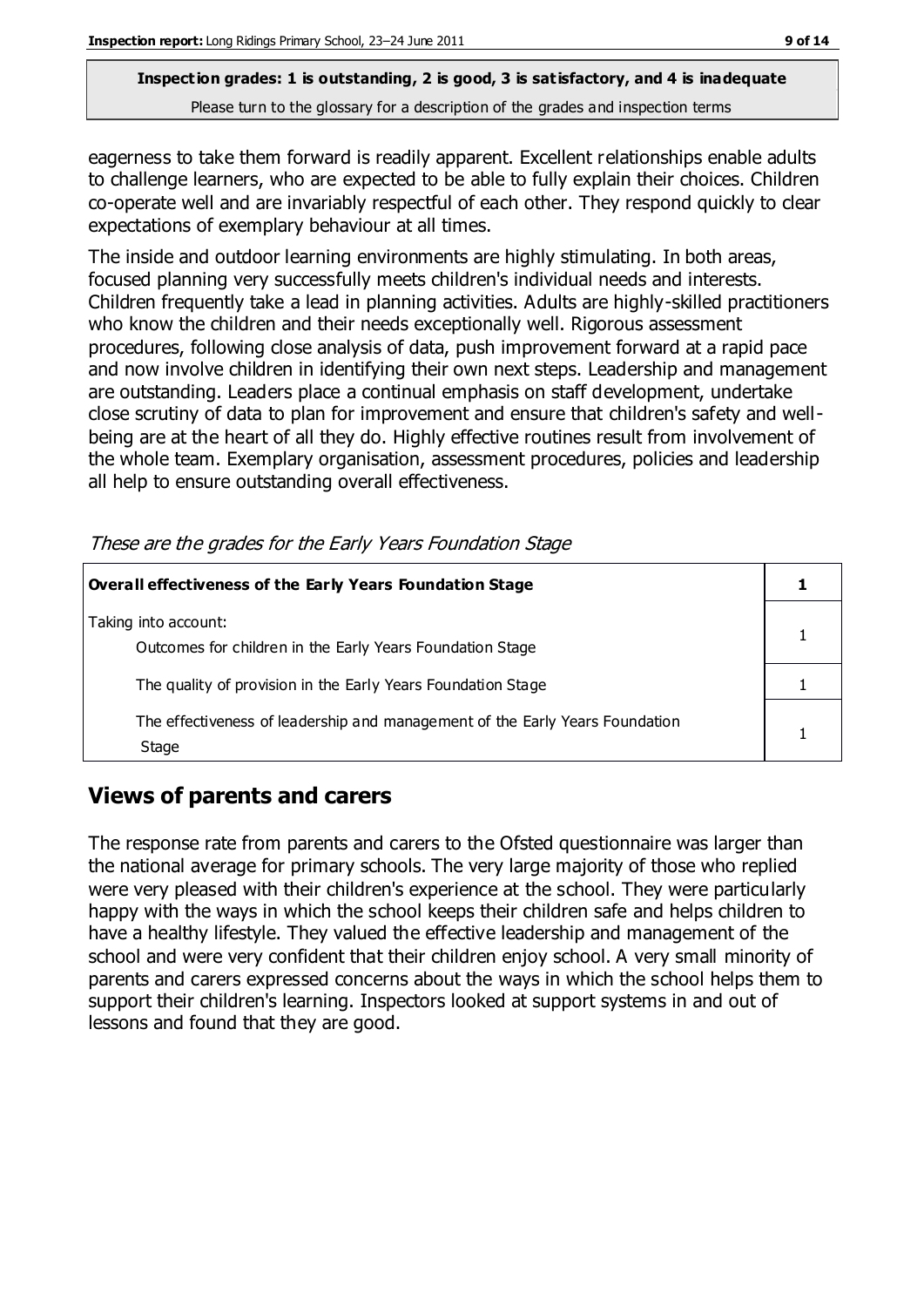#### **Responses from parents and carers to Ofsted's questionnaire**

Ofsted invited all the registered parents and carers of pupils registered at Long Ridings Primary School to complete a questionnaire about their views of the school.

In the questionnaire, parents and carers were asked to record how strongly they agreed with 13 statements about the school. The inspection team received 214 completed questionnaires by the end of the on-site inspection. In total, there are 401 pupils registered at the school.

| <b>Statements</b>                                                                                                                                                                                                                                       | <b>Strongly</b><br>agree |               | Agree        |               | <b>Disagree</b> |                | <b>Strongly</b><br>disagree |               |
|---------------------------------------------------------------------------------------------------------------------------------------------------------------------------------------------------------------------------------------------------------|--------------------------|---------------|--------------|---------------|-----------------|----------------|-----------------------------|---------------|
|                                                                                                                                                                                                                                                         | <b>Total</b>             | $\frac{0}{0}$ | <b>Total</b> | $\frac{0}{0}$ | <b>Total</b>    | $\frac{0}{0}$  | <b>Total</b>                | $\frac{0}{0}$ |
| My child enjoys school                                                                                                                                                                                                                                  | 145                      | 68            | 64           | 30            | 3               | $\mathbf{1}$   | $\overline{2}$              | $\mathbf{1}$  |
| The school keeps my child<br>safe                                                                                                                                                                                                                       | 161                      | 75            | 51           | 24            | $\overline{2}$  | 1              | 0                           | $\mathbf 0$   |
| My school informs me about<br>my child's progress                                                                                                                                                                                                       | 115                      | 54            | 87           | 41            | 9               | 4              | $\overline{2}$              | $\mathbf{1}$  |
| My child is making enough<br>progress at this school                                                                                                                                                                                                    | 116                      | 54            | 85           | 40            | 10              | 5              | 2                           | $\mathbf{1}$  |
| The teaching is good at this<br>school                                                                                                                                                                                                                  | 131                      | 61            | 74           | 35            | 4               | $\overline{2}$ | 1                           | $\mathbf 0$   |
| The school helps me to<br>support my child's learning                                                                                                                                                                                                   | 121                      | 57            | 80           | 37            | 9               | 4              | 1                           | $\mathbf 0$   |
| The school helps my child to<br>have a healthy lifestyle                                                                                                                                                                                                | 127                      | 59            | 85           | 40            | $\overline{2}$  | 1              | 0                           | $\mathbf 0$   |
| The school makes sure that<br>my child is well prepared for<br>the future (for example<br>changing year group,<br>changing school, and for<br>children who are finishing<br>school, entering further or<br>higher education, or entering<br>employment) | 117                      | 55            | 85           | 40            | 3               | 1              | $\mathbf{1}$                | $\mathbf 0$   |
| The school meets my child's<br>particular needs                                                                                                                                                                                                         | 127                      | 59            | 77           | 36            | 7               | 3              | 1                           | $\mathbf 0$   |
| The school deals effectively<br>with unacceptable behaviour                                                                                                                                                                                             | 100                      | 47            | 103          | 48            | 8               | 4              | $\mathbf{1}$                | $\pmb{0}$     |
| The school takes account of<br>my suggestions and concerns                                                                                                                                                                                              | 102                      | 48            | 101          | 47            | 8               | 4              | 0                           | $\mathbf{0}$  |
| The school is led and<br>managed effectively                                                                                                                                                                                                            | 151                      | 71            | 61           | 29            | $\mathbf 0$     | $\mathbf 0$    | 0                           | $\mathbf 0$   |
| Overall, I am happy with my<br>child's experience at this<br>school                                                                                                                                                                                     | 154                      | 72            | 56           | 26            | $\mathsf{3}$    | 1              | $\mathbf{1}$                | $\mathbf 0$   |

The table above summarises the responses that parents and carers made to each statement. The percentages indicate the proportion of parents and carers giving that response out of the total number of completed questionnaires. Where one or more parents and carers chose not to answer a particular question, the percentages will not add up to 100%.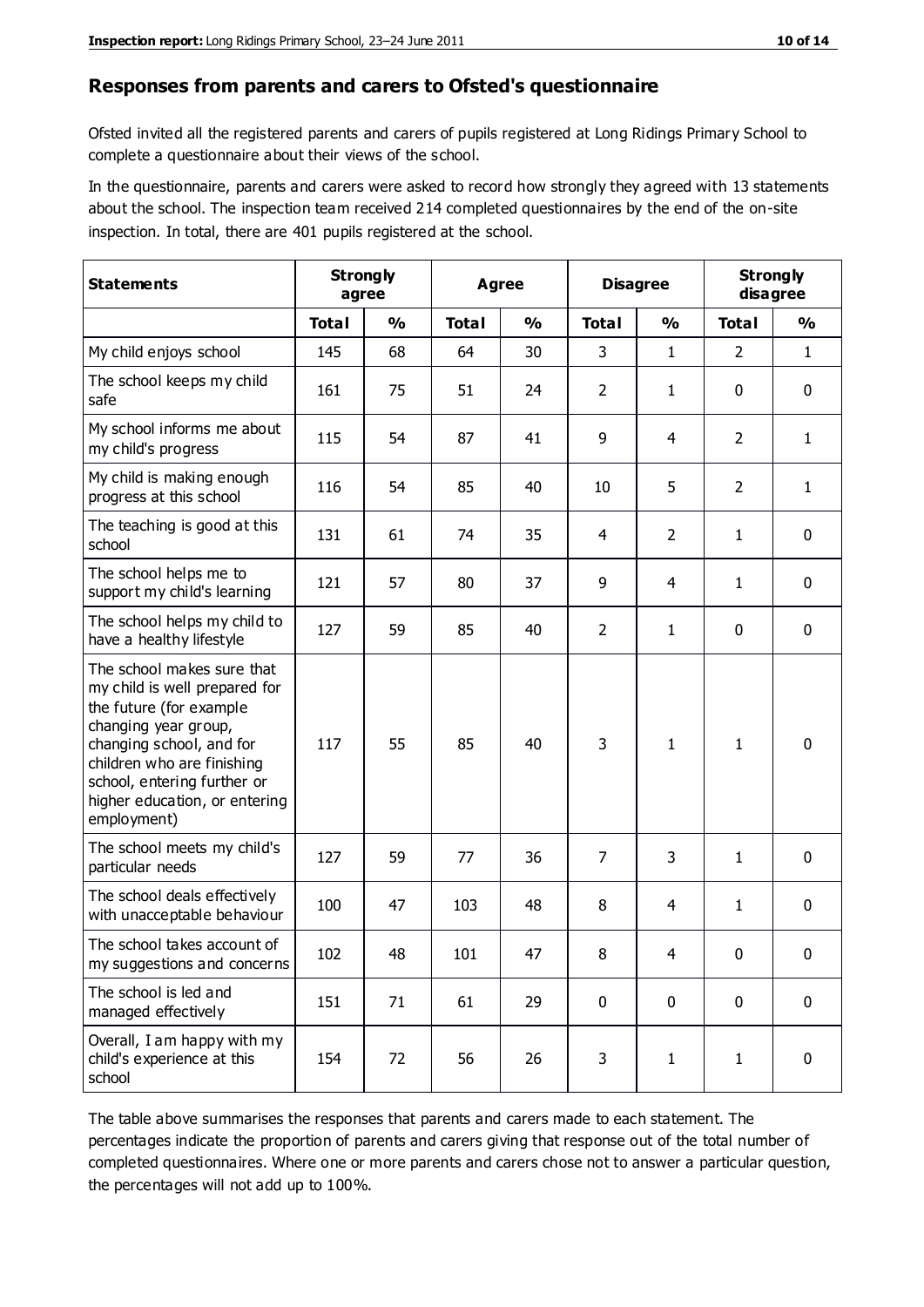## **Glossary**

| Grade   | <b>Judgement</b> | <b>Description</b>                                                                                                                                                                                                            |
|---------|------------------|-------------------------------------------------------------------------------------------------------------------------------------------------------------------------------------------------------------------------------|
| Grade 1 | Outstanding      | These features are highly effective. An outstanding school<br>provides exceptionally well for all its pupils' needs.                                                                                                          |
| Grade 2 | Good             | These are very positive features of a school. A school that<br>is good is serving its pupils well.                                                                                                                            |
| Grade 3 | Satisfactory     | These features are of reasonable quality. A satisfactory<br>school is providing adequately for its pupils.                                                                                                                    |
| Grade 4 | Inadequate       | These features are not of an acceptable standard. An<br>inadequate school needs to make significant improvement<br>in order to meet the needs of its pupils. Ofsted inspectors<br>will make further visits until it improves. |

#### **What inspection judgements mean**

#### **Overall effectiveness of schools**

|                       | Overall effectiveness judgement (percentage of schools) |      |                     |                   |
|-----------------------|---------------------------------------------------------|------|---------------------|-------------------|
| <b>Type of school</b> | <b>Outstanding</b>                                      | Good | <b>Satisfactory</b> | <b>Inadequate</b> |
| Nursery schools       | 46                                                      | 48   | 6                   |                   |
| Primary schools       | 6                                                       | 47   | 40                  | 7                 |
| Secondary schools     | 12                                                      | 39   | 38                  | 11                |
| Sixth forms           | 13                                                      | 42   | 41                  | 3                 |
| Special schools       | 28                                                      | 49   | 19                  | 4                 |
| Pupil referral units  | 14                                                      | 45   | 31                  | 10                |
| All schools           | 10                                                      | 46   | 37                  |                   |

New school inspection arrangements were introduced on 1 September 2009. This means that inspectors now make some additional judgements that were not made previously.

The data in the table above are for the period 1 September 2010 to 31 December 2010 and are consistent with the latest published official statistics about maintained school inspection outcomes (see **[www.ofsted.gov.uk](http://www.ofsted.gov.uk/)**).

The sample of schools inspected during 2010/11 was not representative of all schools nationally, as weaker schools are inspected more frequently than good or outstanding schools.

Percentages are rounded and do not always add exactly to 100.

Sixth form figures reflect the judgements made for the overall effectiveness of the sixth form in secondary schools, special schools and pupil referral units.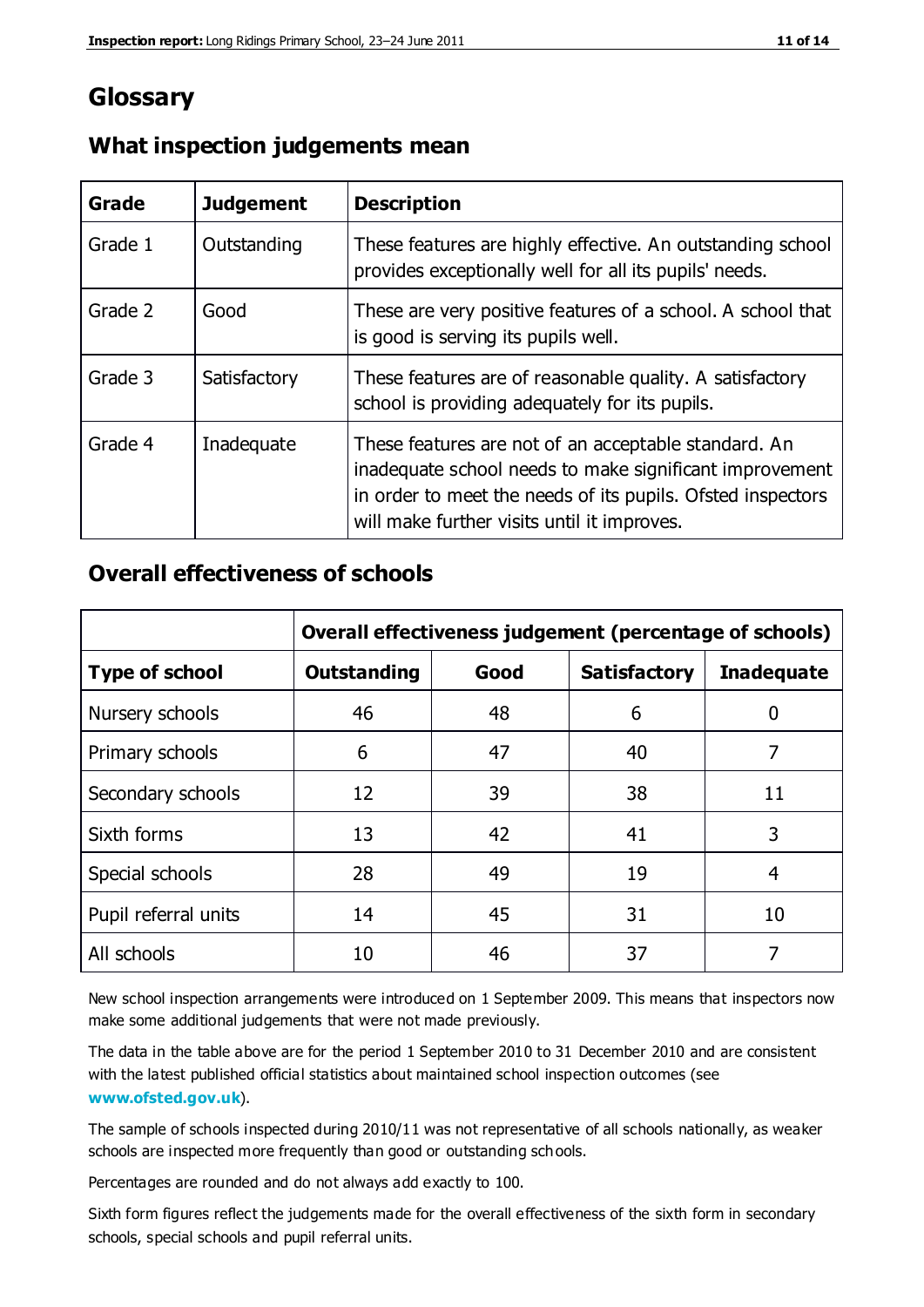## **Common terminology used by inspectors**

| Achievement:                  | the progress and success of a pupil in their learning,<br>development or training.                                                                                                                                                          |  |  |
|-------------------------------|---------------------------------------------------------------------------------------------------------------------------------------------------------------------------------------------------------------------------------------------|--|--|
| Attainment:                   | the standard of the pupils' work shown by test and<br>examination results and in lessons.                                                                                                                                                   |  |  |
| Capacity to improve:          | the proven ability of the school to continue<br>improving. Inspectors base this judgement on what<br>the school has accomplished so far and on the quality<br>of its systems to maintain improvement.                                       |  |  |
| Leadership and management:    | the contribution of all the staff with responsibilities,<br>not just the headteacher, to identifying priorities,<br>directing and motivating staff and running the school.                                                                  |  |  |
| Learning:                     | how well pupils acquire knowledge, develop their<br>understanding, learn and practise skills and are<br>developing their competence as learners.                                                                                            |  |  |
| <b>Overall effectiveness:</b> | inspectors form a judgement on a school's overall<br>effectiveness based on the findings from their<br>inspection of the school. The following judgements,<br>in particular, influence what the overall effectiveness<br>judgement will be. |  |  |
|                               | The school's capacity for sustained<br>improvement.                                                                                                                                                                                         |  |  |
|                               | Outcomes for individuals and groups of pupils.                                                                                                                                                                                              |  |  |
|                               | The quality of teaching.                                                                                                                                                                                                                    |  |  |
|                               | The extent to which the curriculum meets<br>pupils' needs, including, where relevant,<br>through partnerships.                                                                                                                              |  |  |
|                               | The effectiveness of care, guidance and<br>support.                                                                                                                                                                                         |  |  |
| Progress:                     | the rate at which pupils are learning in lessons and<br>over longer periods of time. It is often measured by<br>comparing the pupils' attainment at the end of a key                                                                        |  |  |

stage with their attainment when they started.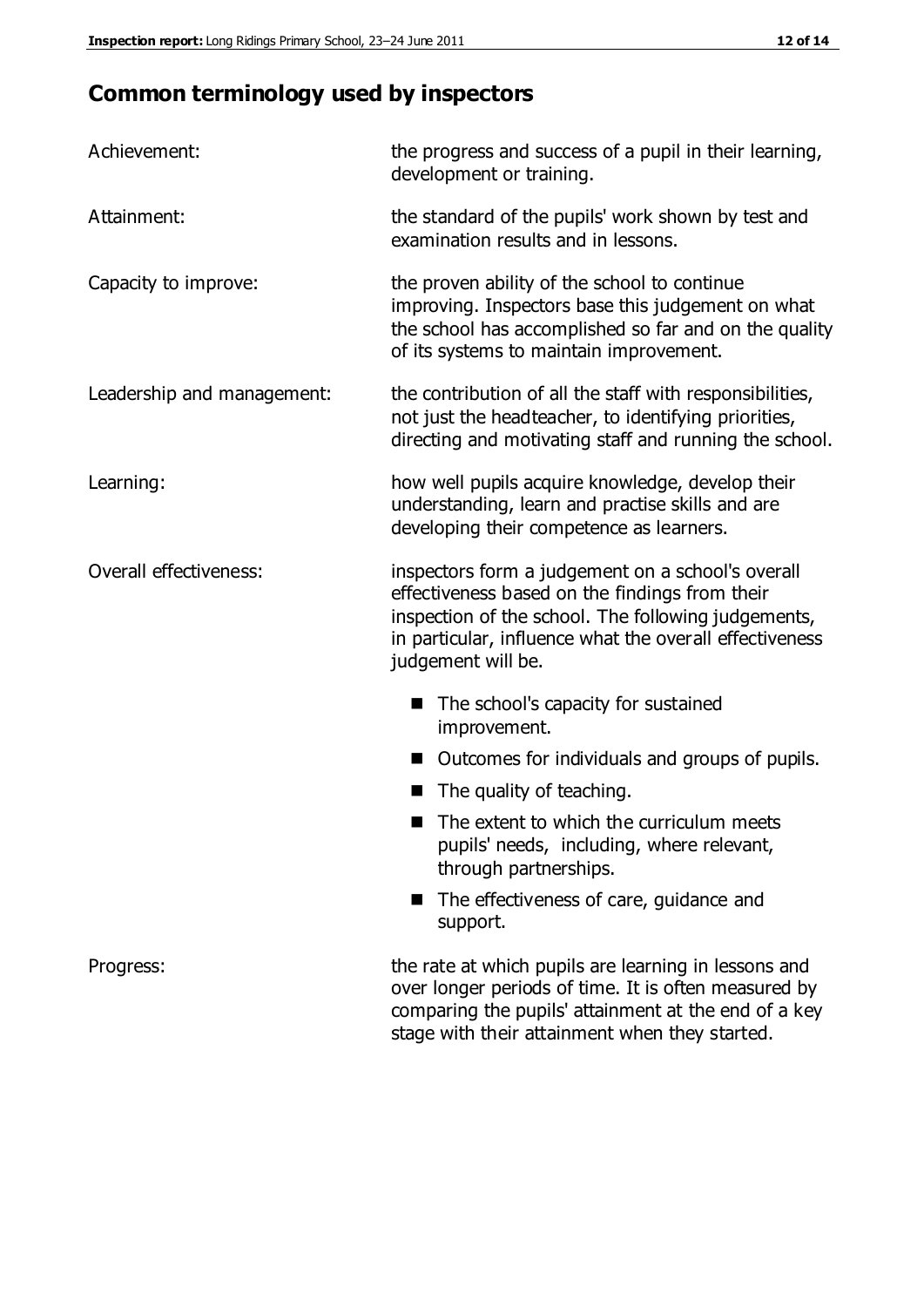#### **This letter is provided for the school, parents and carers to share with their children. It describes Ofsted's main findings from the inspection of their school.**

27 June 2011

#### Dear Pupils

#### **Inspection of Long Ridings Primary School, Brentwood, CM13 1DU**

Thank you for the welcome you gave us when we visited your school recently. We enjoyed talking to you in lessons and seeing the wide variety of work going on around the school. I am writing to tell you what we found out about your school.

We found that Long Ridings Primary School is a good school. Here are some of the things your school does well.

Teaching is good and you make good progress as a result.

You have an excellent range of activities and experiences in and out of lessons. These help you to achieve really well and to learn about the wider world.

You feel safe and healthy because of the school's efforts and we agree with your views on these.

You are reaching very high levels in your work.

The headteacher and his staff want your school to become even better. These are the suggestions which we feel can help:

- to make sure that your teachers share their best skills with each other so that all lessons are good or better
- $\blacksquare$  to make sure that the work teachers plan for you to do in lessons is at just the right level for you
- $\blacksquare$  to help you understand where you are in your learning journey by always giving you opportunities to judge how well you are doing
- $\blacksquare$  to encourage you to come up with your own ideas about how to improve because you know what works for you.

The inspectors feel that your school can continue to improve because you behave very well and work hard to reach high standards.

Yours sincerely

Michael Sutherland-Harper

Lead inspector